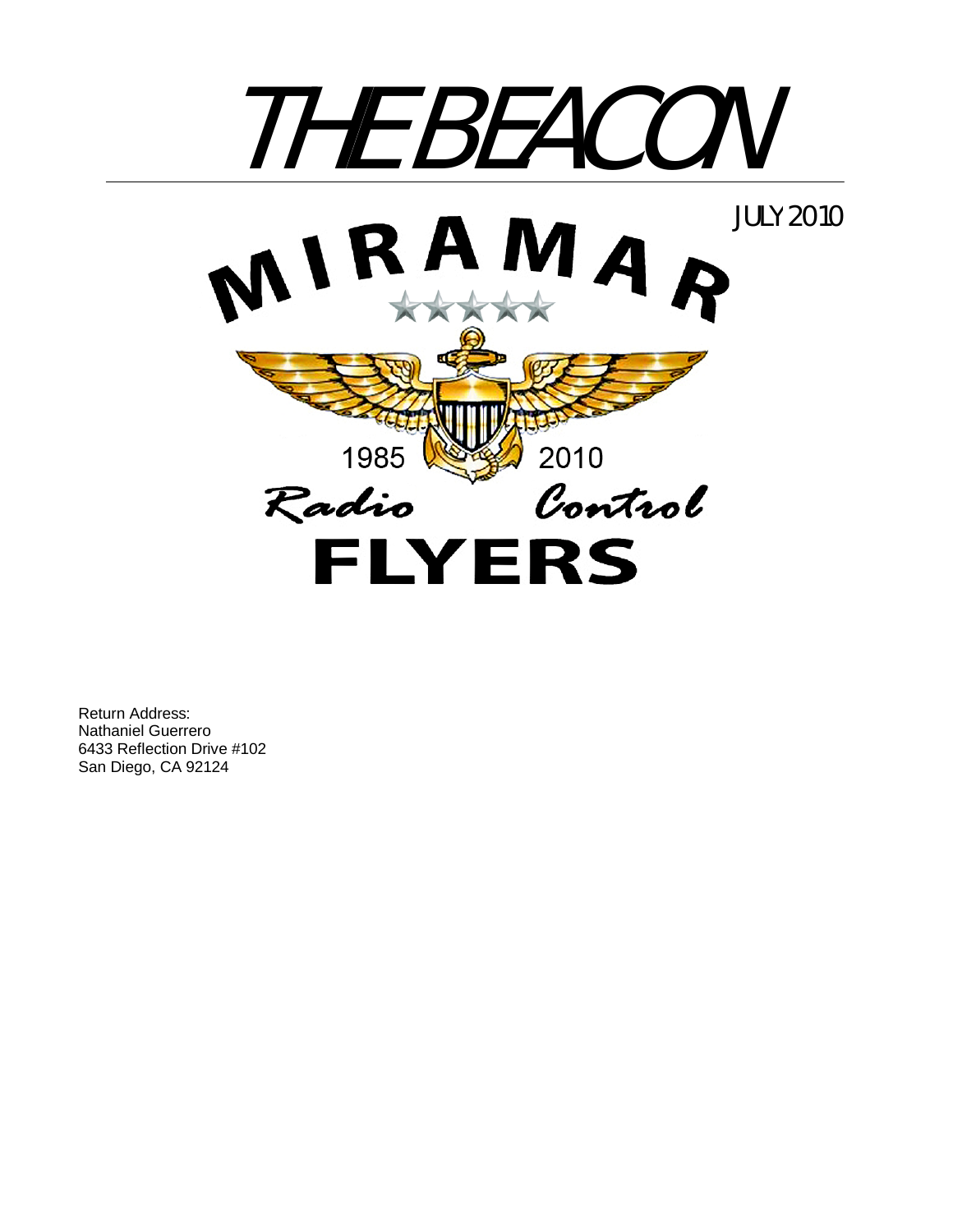## July 2010

The next MRCF Meeting will be on **TUESDAY**, 13 July 2010

Location: American Legion Hall 7815 Armour St.

Corner of Armour and Convoy St.

Board Meeting at 6:30 PM – Gen. Meeting at 7:00 PM

**NEW LOCATION: American Legion Hall at 7815 Armour Street. Hwy 163 TO BALBOA AVENUE, WEST TO CONVOY STREET, LEFT ON CONVOY TO ARMOUR ST., TURN LEFT ONTO ARMOUR AND RIGHT INTO AMERICAN LEGION. ADDITIONAL PARKING IS ACROSS THE STREET AT CARQUEST.** 

# CLUB OFFICERS

President: Jerry Neuberger (619) 258-4477 Secretary: Don Madison (619) 296-1510 Field Marshal: Mark Lukens (858) 945-8525 Safety Coordinators: Derek Post Don Robinson (858) 842-4634 (858) 271-6452

Newsletter Editor: Nathaniel Guerrero (858) 240-2215 Email: nguerrero@san.rr.com

| <b>Vice President:</b>         |                |  |
|--------------------------------|----------------|--|
| <b>Curtis Kitteringham</b>     | (760) 746-5913 |  |
| Treasurer:                     |                |  |
| <b>Ron Stark</b>               | (858) 530-0586 |  |
| Helicopter Chairman:           |                |  |
| Darren Hauptman                | (619) 948-1948 |  |
| Membership Chairman:           |                |  |
| <b>Tom Mulder</b>              | (619) 804-8596 |  |
| membership@miramarrcflyers.com |                |  |

Club Webmaster: Darren Hauptman Darren@miramarrcflyers.com www.miramarrcflyers.com

## **CLUB FLIGHT INSTRUCTORS**

Any club member who wishes to have some assistance should call one of our designated instructors. There is no duty instructor at the field, so you must prearrange a time with someone on this list.

| Name                   | Number         |
|------------------------|----------------|
| <b>Richard Barndt</b>  | (858) 213-5740 |
| Frank Gagliardi        | (858) 271-4430 |
| Curtis Kitteringham    | (760) 746-5913 |
| <b>Barry Mattingly</b> | (760) 753-1318 |
| Jerry Neuberger        | (619) 258-4477 |
| <b>Ron Stark</b>       | (858) 530-0586 |
| Roy Rapheal            | (858) 538-5485 |
| Darren Hauptman        | (619) 948-1948 |

**A big thanks to all of the members that participated in the IMAC event! The club appreciates your time and effort to put on a great event!**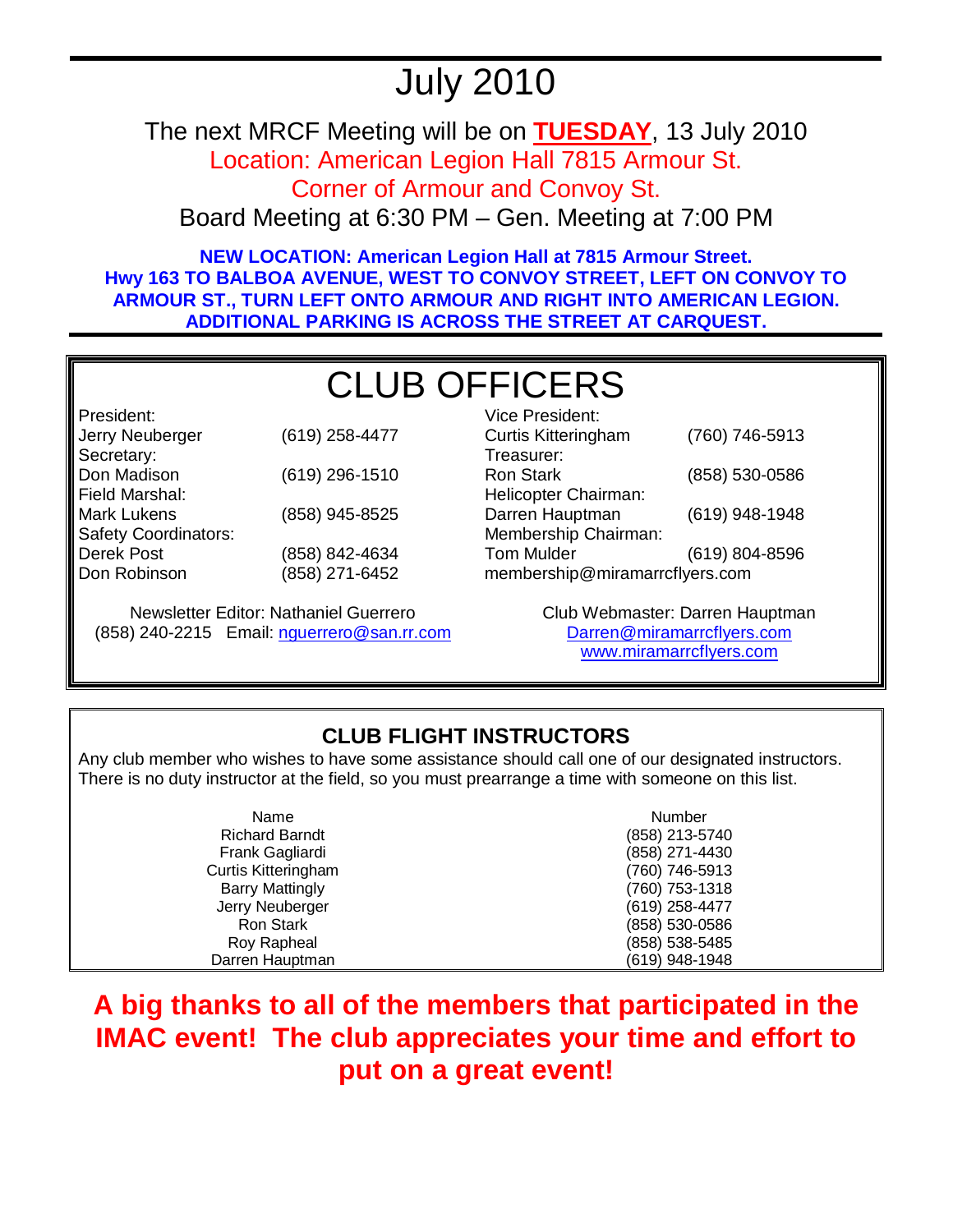## **From the Left Seat:**

Sorry guys, Combat Systems Certification and Weapons Release Authority ongoing for CVN's 70 (USS Carl Vinson), 72 (USS Abraham Lincoln) and 73 (USS George Washington) and I've not had the few remaining brain cells to put together a few coherent words.

However, please review the Safety Stand Down posted at the end of the minutes. Although the turbines are the only ground aircraft until review in September, we should all take a moment and review our models and equipment to insure we are all flying safely.

See you at the field.

**Jerry** 

## **From the Right Seat:**

These past months have been a good time for me at the club, I have flown one of my models the new shade cover is in place, the parking lot stops are in place and charge station is in. The OP'S box has been moved , its off the ground and the bee's are gone. The flying site is looking very good, this is all due to the hard work that the membership has done.

I would like to Thank all of the members that are always stepping up to the plate with tools in hand at every work party to just finding something that needs to be done and getting it done. I am very PROUD of the CIV. side of the club that have gone beyond and above to show how lucky we are to be a part of this club. As I have said in the past I work with a number of clubs but the Miramar RC Flyers are the GREATEST when something needs to be done everyone helps and to just stand in the parking lot and look at what has been done in the last year and a half is something else.

We had are first display at the museum, all had a good time, with 2 park fliers in the air every chance we had. For the members that have not made it to the museum you need to, there are a number of planes to look over for that future model. Hope to see all at the IMAC Event

As Always I Thank the Membership for all of your Help

**Curtis** 

## **Safety Coordinators:**

No comments for this month.

## **Field Marshal:**

No comments for this month.

## **Helicopter Chairman:**

No comments for this month.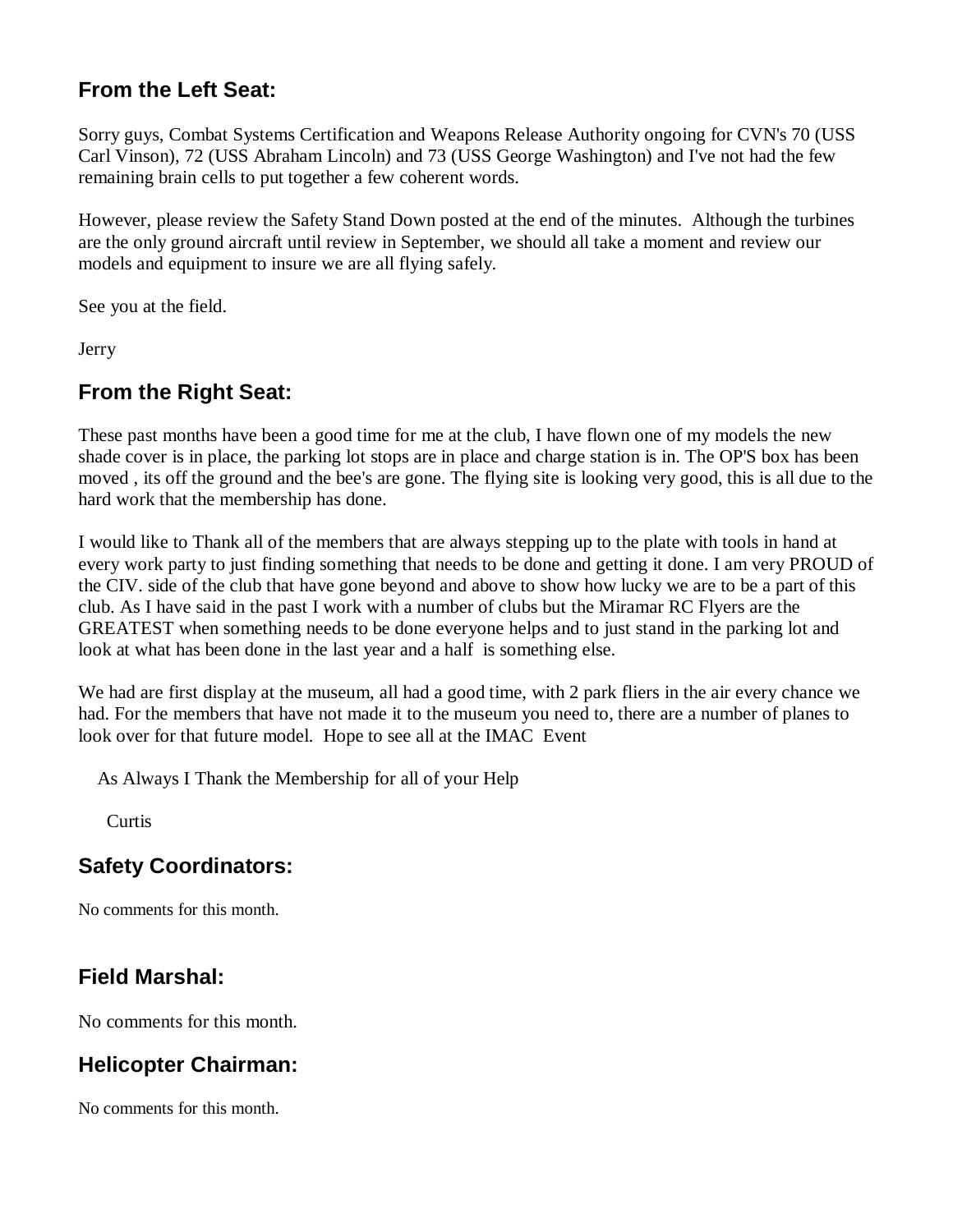## **Membership Chairman:**

I would like to take this opportunity to reach out to those members that have had changes in their contact info since the application for 2010 was filled out last fall. Many of us do subtle little changes like new mobile numbers, move, changed jobs, change internet providers which in some cases changes email address, or just change email domains like yahoo to gmail.

For military members who go on deployment or temporary assignments and will be returning in the future, you should let me know as well. This way we can hold your spot so you can come back to the club when you return and not go though the app process again. We understand your service to our country and want to make it easy for you when you return. Before you depart, please let me know how long you will be away and your expect return. We know that communication can be difficult while you are gone and we want to work with you to make it easy.

If anyone has had changes in the last six months where information with the club needs to be updated, please send me an email noting the change in information. We use this info to send the news letter and other important club information on events or issues.

Another note is for the students that may have soloed since the membership cards were issued. Just to make sure that the next set of member cards are correct, let me know who signed you off so I can make sure I update the roster. Typically, the instructors do notify me, but as a backup, the new solo pilot should communicate it to me as well.

You can contact me at:

membership@miramarrcflyers.com Mobile 619.804.8596

Happy flying,

Tom Mulder

**June 8 2010 Miramar Radio Control Flyers Minutes of the Meeting** 

**Held at the American Legion Hall**

#### **President called the meeting to order at 1903 hrs.**

The pledge of allegiance was recited by the membership.

The Treasurer's report was presented and accepted by the membership. The membership made a motion to accept the report. Motion was made and seconded. The report was accepted by the membership.

The Secretary's report was presented and accepted by the membership. The membership made a motion to accept the report. Motion was made and seconded. The report was accepted by the membership.

Field Marshal – 25 members reported for the planned field clean-up on Wednesday. Our thanks to our members for their help. The water can should be moved over to the field when flying. Use the large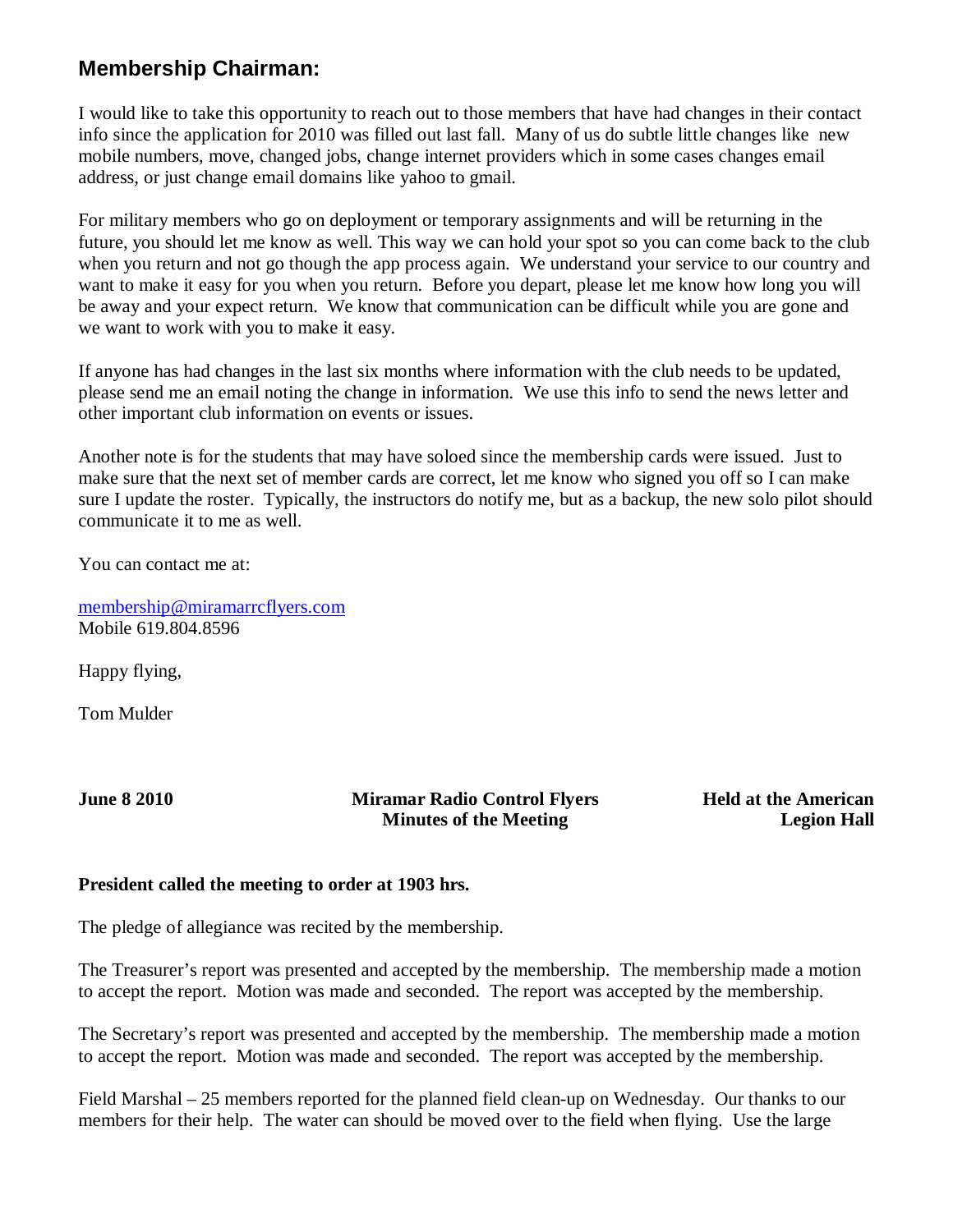wheeled cart when moving the water cans and leave them on the cart so in case of an emergency, it is easy to respond with the water. Remember, the runway is 60' wide by 600' long.

Membership Chairman – Discussed our procedure for acceptance of new members into club membership. They were outlined in the May newsletter.

#### **OLD BUSINESS**

Tim Attaway – IMAC event is expecting approximately 30 pilots. Pilot fees are \$45 for IMAC members and \$55 for non-members. Overnite parking for the 2 day event can be approved if a military club member volunteers to reside overnight for security of the field.

Club members to coordinate the Friday IMAC practice time will require 3-4 members at least to be at the field. Volunteers are needed for additional tasks on Saturday and Sunday for parking, gate duty, clean up and other assignments. Practice will only be Friday, and the event will run on Saturday and Sunday.

Darren discussed the July 10<sup>th</sup> and 11<sup>th</sup> Rotors over Miramar Event. Pilot fees are \$30 and will include a free T-shirt. Details of the flying events were presented. Four flying stations will be utilized at the field. Darren will remain overnight for security.

Club By Laws will be reviewed by the Board at our August meeting for necessary revisions. This meeting will start at 6:00 PM, a half hour earlier than usual for the board.

Frank Gagliardi discussed the event at the Wings over Gillespie and that it was well received and will be covered in the AMA magazine. He suggested that our club should discontinue this event in the future since this is primarily a Weedwacker Club event and has been for many years.

Frank Gagliardi is also discussed the upcoming Miramar Air Show and the club display at the airshow. The club is looking for volunteers to help in the effort to coordinate and run the displays at the airshow. Interested people should contact the Board for more information. There will need to be at least 2 to 3 volunteers at least to be at the airshow.

The board discussed the club instructor program and some necessary revisions to ensure that new members are properly qualified pilots. Further development of the flight training manual will be discussed with the instructors at a later time.

Turbine operations have been temporary grounded for a Safety Stand Down. See the note that was circulated via email at the end of the minutes.

Darren demonstrated our revised website on a portable TV at the meeting. The features have been updated and have a new color, navigation, and new log in procedure. Areas of the website include an events calendar which uses color coding to denote MRCF events and other events outside the club, member forums for hobby discussions, current and past newsletters, local weather, related R/C websites, flying field location and the club rules and membership policy.

#### **NEW BUSINESS**

None at this session.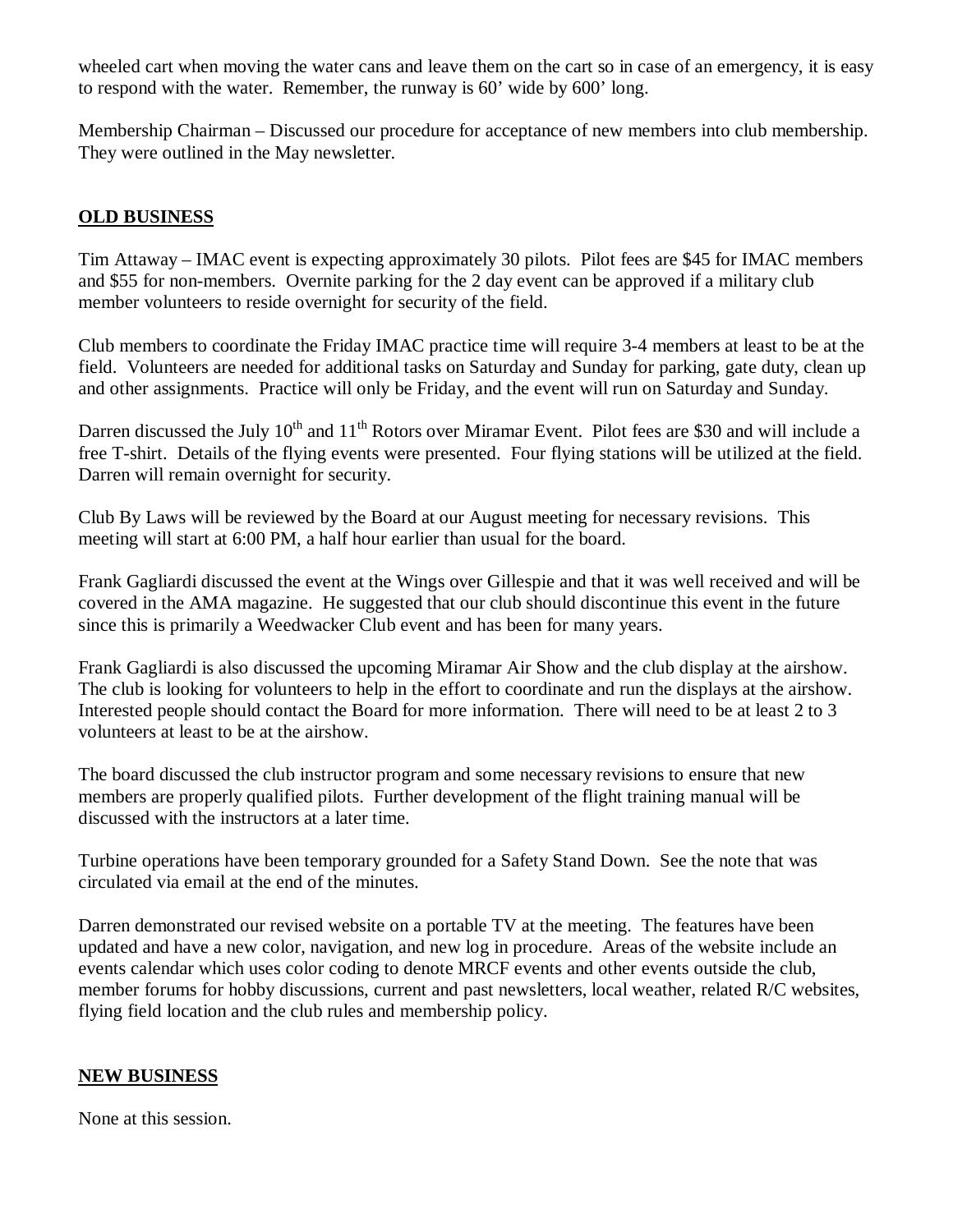#### **SHOW AND TELL**

Chris Madsen presented the "Wings Across America" event and the logistics for transferring the R/C plane to areas in all 50 states. It will be flown locally by three clubs in San Diego County, and then forwarded to the next group. Pictures of the flights, records logbook and other details are necessary for flying the model. So far, 200+ R/C pilots have flown the plane prior to coming to San Diego. They are projecting somewhere around 500 pilots to have flown the model by the time it makes it back to its original pilot/group.

#### **EVENT SCHEDULE**

TO ALL MEMBERS: Darren has set up a calendar on the website to schedule the events. Please go to www.miramarrcflyers.com and click on the EVENTS tab at the top of the page. If you have any suggestions, please contact Darren at Darren@miramarrcflyers.com.

 July 10th - 11th Heli event July 24 – Flying Leatherneck Museum Display September 4 – Flying Leatherneck Museum Display October 9th - Club Day November 13th - Veterans Day Flyin December 4th - Toy for Tots flyin December 14th - Christmas Dinner

**Meeting adjourned at 2015 hrs.** 

**Safety Stand Down on following page.**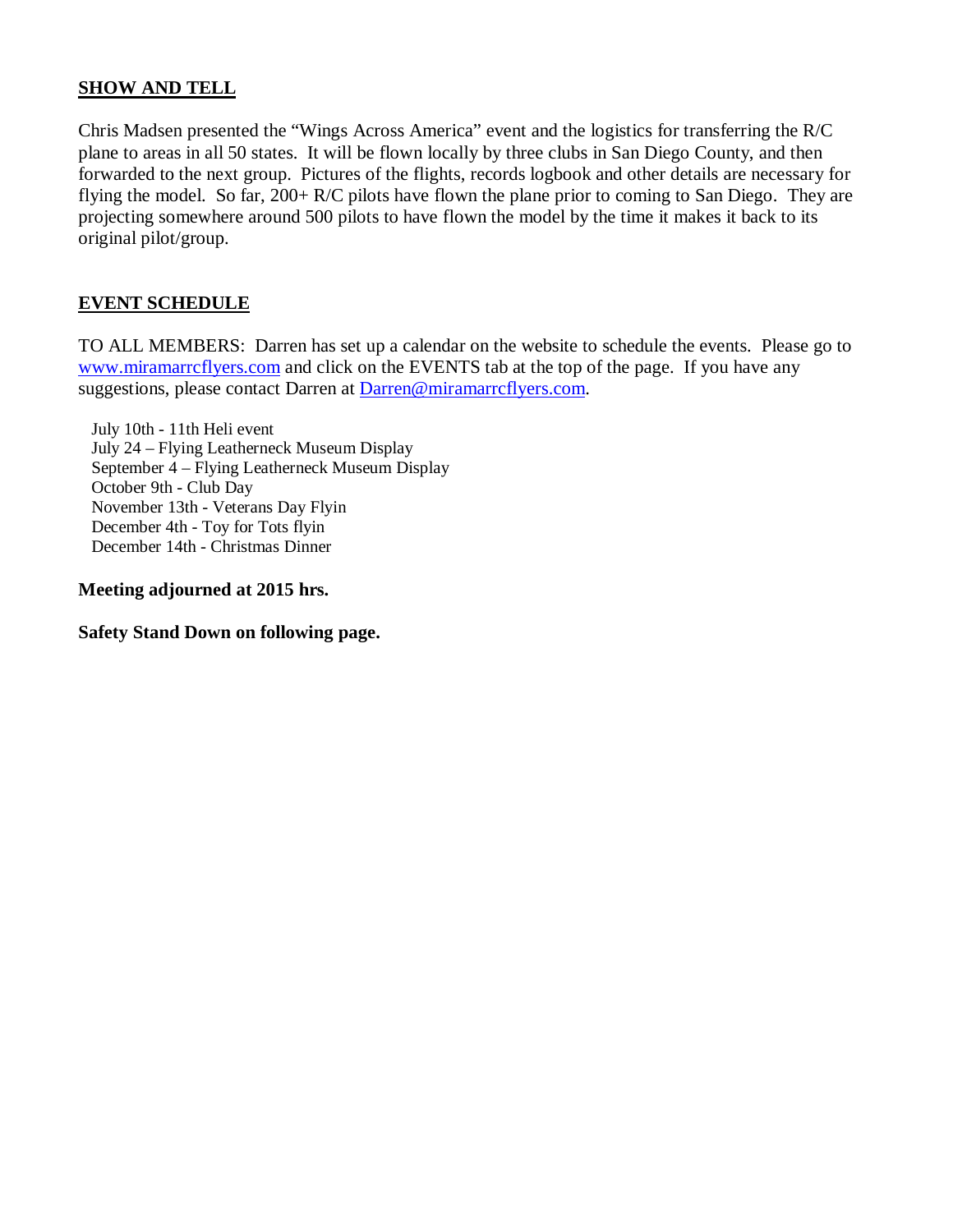### *SAFETY STAND-DOWN SAFETY STAND-DOWN SAFETY STAND-DOWN*

Due to the heavy rains we had early in the year, the rapidly drying brush at Miramar and several high profile turbine incidents in District X, turbine powered aircraft are currently on safety stand-down and restricted from flying at MRCF until further notice. Expect conditions at the field will be reviewed at the September club meeting and a determination will be made then to open the field or remain closed.

**Safety is paramount** when flying turbine powered aircraft, so all turbine flyers please take this opportunity to give your aircraft a thorough going over checking airframes for cracks or weak structural components, servos and electronics for condition and a good RF link and fuel systems for degradation and review AMA turbine requirements and safety regulations specific to turbine flight.

A reminder to all that turbine powered aircraft are limited to 55 Lbs with fuel, fuel weight must be calculated in aircraft weight to meet the 55 Lb requirement. Experimental class turbines are limited to 55 to 75 Lbs with fuel, must be inspected by an AMA designated experimental class inspector and must have approved Experimental Class Permission to Fly with the aircraft any time the Experimental Class airplane is flown. If anyone in San Diego needs an over 55 Lb aircraft inspected, Jerry Neuberger is an AMA designated Experimental Class Inspector.

Flyers and invitations have already been disseminated inviting turbine powered helo's to the MRCF Annual Helo fun fly on 10 & 11 July, so the field will be open for turbine powered helo's only on 10 and 11 July. Darren is expected to brief any turbine helo flyers individually on Miramar field conditions, MRCF turbine flyer expectations and Safety procedures when the waivered pilot checks in for the event. Darren is also reminded that AMA safety regulations prohibit night flight for any turbine powered aircraft.

#### **Thanks to all our turbine flyers for making MRCF one of the best and safest places in the country to fly turbine aircraft. Let's keep it fun and SAFE!**

Sincerely,

MRCF Board